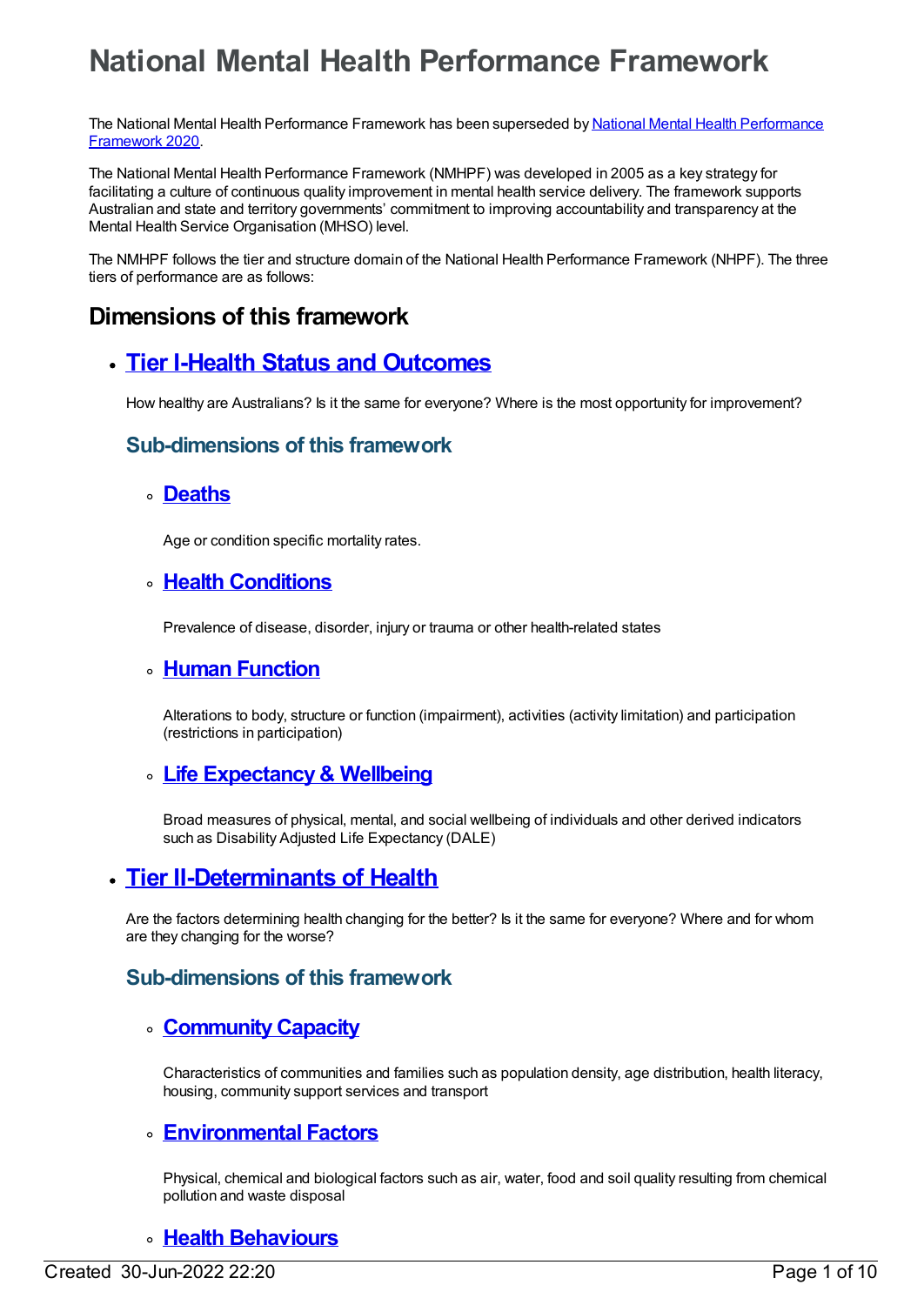Attitudes, beliefs knowledge and behaviours (e.g. patterns of eating, physical activity, excess alcohol consumption and smoking)

### **[Person-related](https://meteor.aihw.gov.au/content/584851) Factors**

Genetic-related susceptibility to disease and other factors such as blood pressure, cholesterol levels and body weight

### **[Socioeconomic](https://meteor.aihw.gov.au/content/584857) Factors**

Socio-economic factors such as education, employment, per capita expenditure on health, and average weekly earnings

# **Tier III-Health System [Performance](https://meteor.aihw.gov.au/content/584860)**

How well is the health system performing in delivering quality health actions to improve the health of all Australians? Is it the same for everyone?

### **Sub-dimensions of this framework**

### **[Accessible](https://meteor.aihw.gov.au/content/584868)**

Ability of people to obtain health care at the right place and right time irrespective of income, geography and cultural background

- KPIs for Australian Public Mental Health Services: PI 11J Rate of [pre-admission](https://meteor.aihw.gov.au/content/596972) community care, 2015
	- [Health](https://meteor.aihw.gov.au/RegistrationAuthority/12), Standard 19/11/2015
- KPIs for Australian Public Mental Health Services: PI 12J Rate of [post-discharge](https://meteor.aihw.gov.au/content/596977) community care, 2015
- [Health](https://meteor.aihw.gov.au/RegistrationAuthority/12), Standard 19/11/2015
- KPIs for Australian Public Mental Health Services: PI08J [Proportion](https://meteor.aihw.gov.au/content/584375) of population receiving clinical mental health care, 2015 [Health](https://meteor.aihw.gov.au/RegistrationAuthority/12), Standard 13/04/2016
- KPIs for [Australian](https://meteor.aihw.gov.au/content/596969) Public Mental Health Services: PI 09J New client index, 2015 [Health](https://meteor.aihw.gov.au/RegistrationAuthority/12), Standard 19/11/2015
- KPIs for [Australian](https://meteor.aihw.gov.au/content/584234) Public Mental Health Services: PI 09 New client index, 2015– [Health](https://meteor.aihw.gov.au/RegistrationAuthority/12), Standard 19/11/2015
- KPIs for Australian Public Mental Health Services: PI 10 [Comparative](https://meteor.aihw.gov.au/content/596812) area resources, 2015– [Health](https://meteor.aihw.gov.au/RegistrationAuthority/12), Standard 19/11/2015
- KPIs for Australian Public Mental Health Services: PI 11 Rate of [pre-admission](https://meteor.aihw.gov.au/content/584236) community care, 2015–
	- [Health](https://meteor.aihw.gov.au/RegistrationAuthority/12), Standard 19/11/2015
- KPIs for Australian Public Mental Health Services: PI 12 Rate of [post-discharge](https://meteor.aihw.gov.au/content/584238) community care, 2015–
	- [Health](https://meteor.aihw.gov.au/RegistrationAuthority/12), Standard 19/11/2015
- KPIs for [Australian](https://meteor.aihw.gov.au/content/630388) Public Mental Health Services: PI 09J New client index, 2016 [Health](https://meteor.aihw.gov.au/RegistrationAuthority/12), Superseded 14/06/2017
- KPIs for Australian Public Mental Health Services: PI 11J Rate of [pre-admission](https://meteor.aihw.gov.au/content/630390) community care, 2016
	- [Health](https://meteor.aihw.gov.au/RegistrationAuthority/12), Superseded 14/06/2017
- KPIs for Australian Public Mental Health Services: PI 12J Rate of [post-discharge](https://meteor.aihw.gov.au/content/630392) community care, 2016
	- [Health](https://meteor.aihw.gov.au/RegistrationAuthority/12), Superseded 14/06/2017
- KPIs for Australian Public Mental Health Services: PI08J [Proportion](https://meteor.aihw.gov.au/content/630385) of population receiving clinical mental health care, 2016 [Health](https://meteor.aihw.gov.au/RegistrationAuthority/12), Superseded 14/06/2017
- KPIs for Australian Public Mental Health Services: PI 08 [Proportion](https://meteor.aihw.gov.au/content/584223) of population receiving clinical mental health care, 2015– [Health](https://meteor.aihw.gov.au/RegistrationAuthority/12), Standard 19/11/2015
- KPIs for Australian Public Mental Health Services: PI 11J Rate of [pre-admission](https://meteor.aihw.gov.au/content/663836) community care, 2017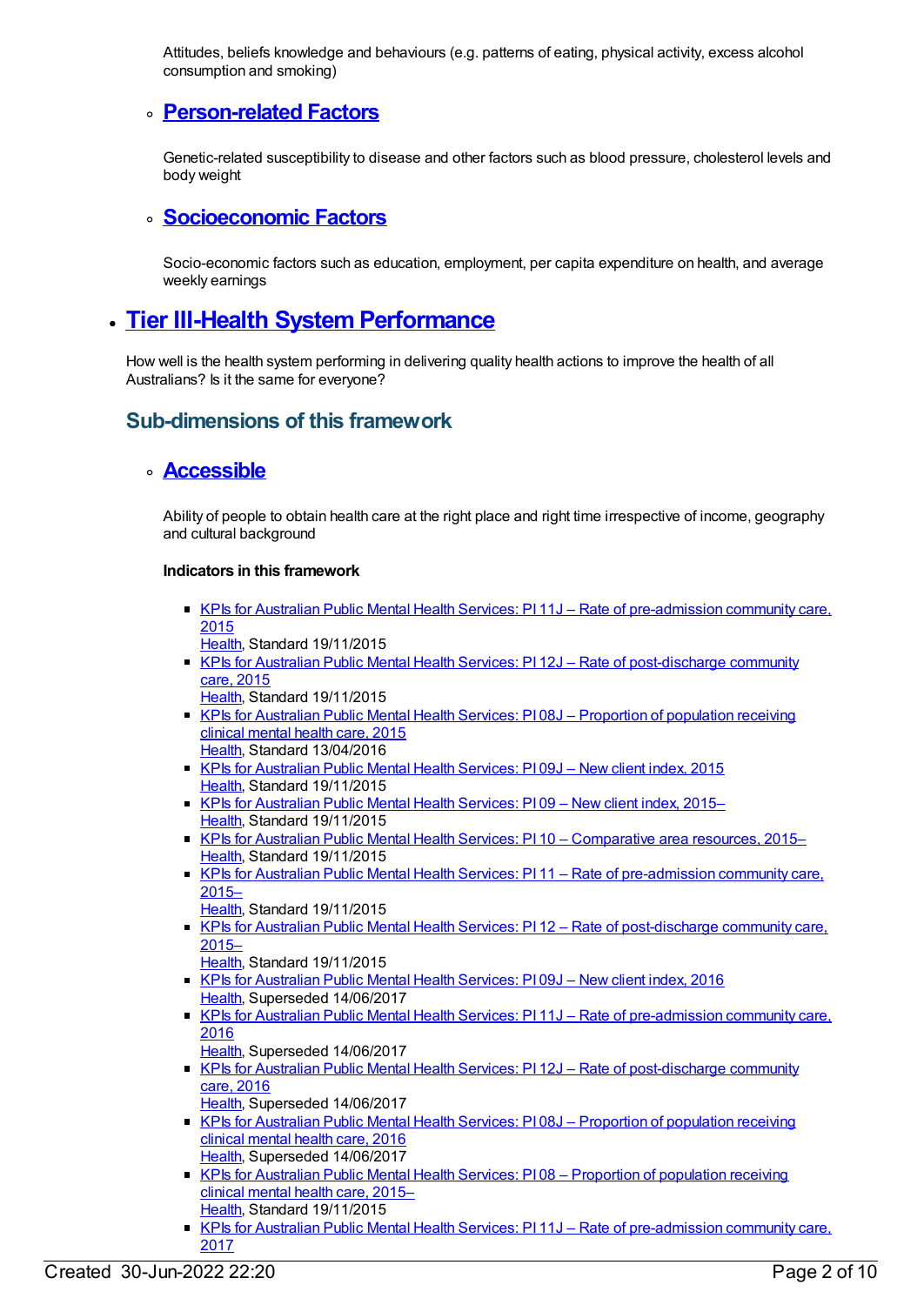[Health](https://meteor.aihw.gov.au/RegistrationAuthority/12), Standard 14/06/2017

- KPIs for Australian Public Mental Health Services: PI 12J Rate of [post-discharge](https://meteor.aihw.gov.au/content/663838) community care, 2017
- [Health](https://meteor.aihw.gov.au/RegistrationAuthority/12), Standard 14/06/2017
- KPIs for Australian Public Mental Health Services: PI 08J [Proportion](https://meteor.aihw.gov.au/content/663825) of population receiving clinical mental health care, 2017 [Health](https://meteor.aihw.gov.au/RegistrationAuthority/12), Standard 14/06/2017
- KPIs for [Australian](https://meteor.aihw.gov.au/content/663834) Public Mental Health Services: PI 09J New client index, 2017 [Health](https://meteor.aihw.gov.au/RegistrationAuthority/12), Standard 14/06/2017
- KPIs for Australian Public Mental Health Services: PI 08 Population access to [specialised](https://meteor.aihw.gov.au/content/712098) clinical mental health care, 2019 (Service level) [Health](https://meteor.aihw.gov.au/RegistrationAuthority/12), Superseded 16/02/2021
- KPIs for Australian Public Mental Health Services: PI 08J Population access to [specialised](https://meteor.aihw.gov.au/content/692989) clinical mental health care, 2018 [Health](https://meteor.aihw.gov.au/RegistrationAuthority/12), Superseded 16/02/2021
- KPIs for [Australian](https://meteor.aihw.gov.au/content/692991) Public Mental Health Services: PI 09J Mental health new client index, 2018 [Health](https://meteor.aihw.gov.au/RegistrationAuthority/12), Superseded 16/02/2021
- KPIs for Australian Public Mental Health Services: PI 11J [Pre-admission](https://meteor.aihw.gov.au/content/692993) community mental health care, 2018

[Health](https://meteor.aihw.gov.au/RegistrationAuthority/12), Superseded 16/02/2021

KPIs for Australian Public Mental Health Services: PI 12J – [Post-discharge](https://meteor.aihw.gov.au/content/692995) community mental health care, 2018

[Health](https://meteor.aihw.gov.au/RegistrationAuthority/12), Superseded 16/02/2021

- KPIs for Australian Public Mental Health Services: PI 08 Population access to [specialised](https://meteor.aihw.gov.au/content/630413) clinical mental health care, 2018 (Service level) [Health](https://meteor.aihw.gov.au/RegistrationAuthority/12), Superseded 16/02/2021
- KPIs for [Australian](https://meteor.aihw.gov.au/content/633042) Public Mental Health Services: PI09 New Client Index, 2018 (Service level) [Health](https://meteor.aihw.gov.au/RegistrationAuthority/12), Superseded 16/02/2021
- KPIs for Australian Public Mental Health Services: PI 10 [Comparative](https://meteor.aihw.gov.au/content/693359) area resources, 2018 (Service level)
	- [Health](https://meteor.aihw.gov.au/RegistrationAuthority/12), Superseded 16/02/2021
- KPIs for Australian Public Mental Health Services: PI 08J Population access to [specialised](https://meteor.aihw.gov.au/content/709390) clinical mental health care, 2019 [Health](https://meteor.aihw.gov.au/RegistrationAuthority/12), Superseded 16/02/2021
- KPIs for [Australian](https://meteor.aihw.gov.au/content/709396) Public Mental Health Services: PI 09J Mental health new client index, 2019 [Health](https://meteor.aihw.gov.au/RegistrationAuthority/12), Superseded 16/02/2021
- KPIs for Australian Public Mental Health Services: PI 12J [Post-discharge](https://meteor.aihw.gov.au/content/709386) community mental health care, 2019

[Health](https://meteor.aihw.gov.au/RegistrationAuthority/12), Superseded 16/02/2021

- KPIs for [Australian](https://meteor.aihw.gov.au/content/712088) Public Mental Health Services: PI 09 Mental health New client index, 2019 (Service level)
	- [Health](https://meteor.aihw.gov.au/RegistrationAuthority/12), Superseded 16/02/2021
- KPIs for Australian Public Mental Health Services: PI 10 [Comparative](https://meteor.aihw.gov.au/content/712084) area resources, 2019 (Service level)
	- [Health](https://meteor.aihw.gov.au/RegistrationAuthority/12), Superseded 16/02/2021
- KPIs for Australian Public Mental Health Services: PI 11J [Pre-admission](https://meteor.aihw.gov.au/content/709384) community mental health care, 2019
	- [Health](https://meteor.aihw.gov.au/RegistrationAuthority/12), Superseded 16/02/2021
- KPIs for Australian Public Mental Health Services: PI 12 [Post-discharge](https://meteor.aihw.gov.au/content/712101) community mental health care, 2019 (Service level) [Health](https://meteor.aihw.gov.au/RegistrationAuthority/12), Superseded 16/02/2021
- KPIs for Australian Public Mental Health Services: PI 12 [Post-discharge](https://meteor.aihw.gov.au/content/633048) community mental health care, 2018 (Service level) [Health](https://meteor.aihw.gov.au/RegistrationAuthority/12), Superseded 16/02/2021
- KPIs for Australian Public Mental Health Services: PI11 [Pre-admission](https://meteor.aihw.gov.au/content/712104) community mental health care, 2019 (Service level)
	- [Health](https://meteor.aihw.gov.au/RegistrationAuthority/12), Superseded 16/02/2021
- KPIs for Australian Public Mental Health Services: PI 11 [Pre-admission](https://meteor.aihw.gov.au/content/633046) community mental health care, 2018 (Service level) [Health](https://meteor.aihw.gov.au/RegistrationAuthority/12), Superseded 16/02/2021

### **[Appropriate](https://meteor.aihw.gov.au/content/584871)**

The care, intervention or action provided is relevant to the consumer's and/or carer's needs and based on established standards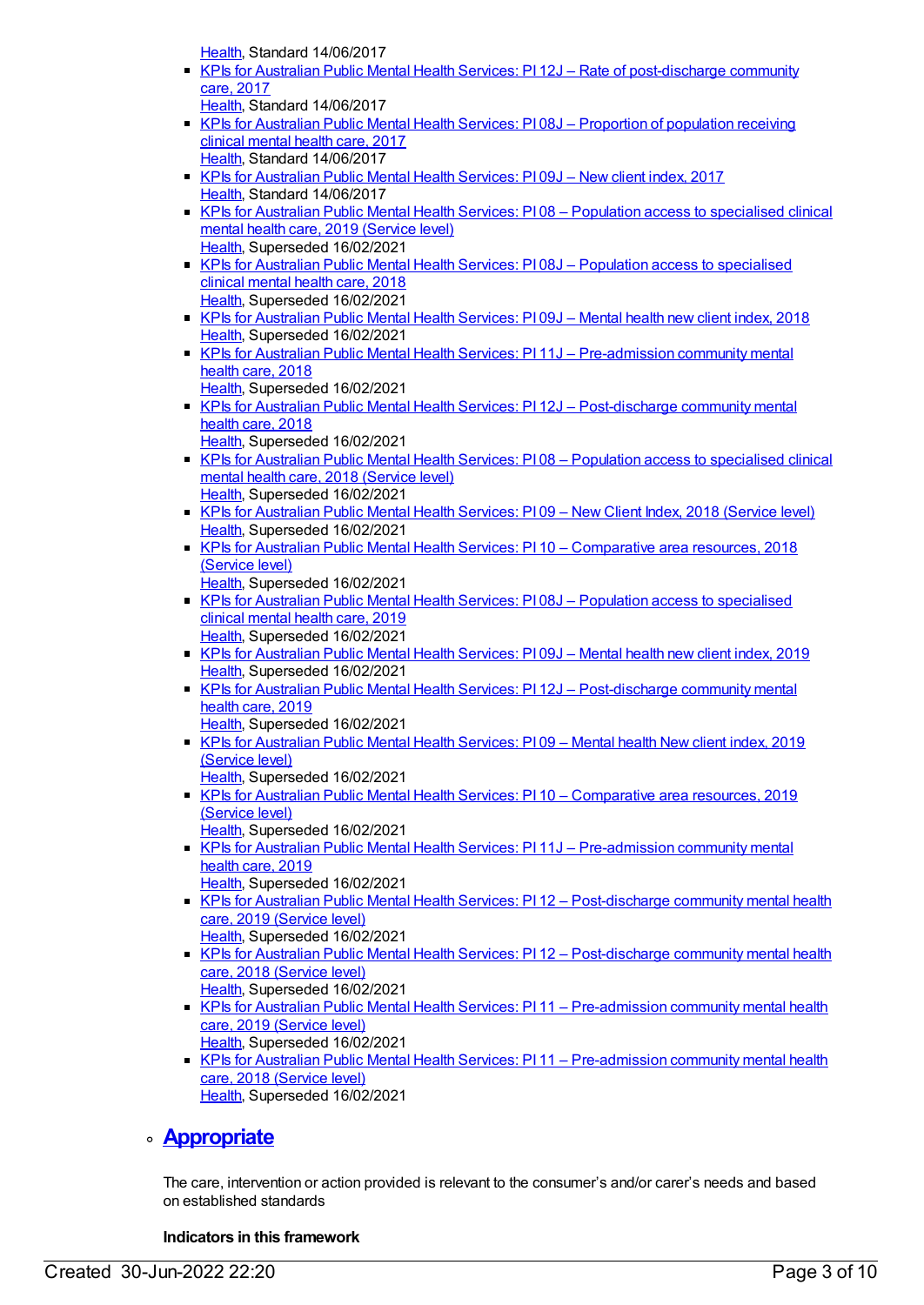|                                                                                                                            | KPIs for Australian Public Mental Health Services: PI04J - Average length of acute inpatient stay. |
|----------------------------------------------------------------------------------------------------------------------------|----------------------------------------------------------------------------------------------------|
| 2015                                                                                                                       |                                                                                                    |
| Health, Standard 19/11/2015                                                                                                |                                                                                                    |
|                                                                                                                            | KPIs for Australian Public Mental Health Services: P106J - Average treatment days per three-       |
| month community care period, 2015                                                                                          |                                                                                                    |
| Health, Standard 19/11/2015                                                                                                |                                                                                                    |
| KPIs for Australian Public Mental Health Services: PI03J - National Service Standards                                      |                                                                                                    |
| compliance, 2015<br>Health, Standard 19/11/2015                                                                            |                                                                                                    |
| KPIs for Australian Public Mental Health Services: PI 15J - Rate of seclusion, 2015                                        |                                                                                                    |
| Health, Standard 19/11/2015                                                                                                |                                                                                                    |
|                                                                                                                            | KPIs for Australian Public Mental Health Services: P103 - National Service Standards compliance.   |
| $2015 -$                                                                                                                   |                                                                                                    |
| Health, Standard 19/11/2015                                                                                                |                                                                                                    |
|                                                                                                                            | KPIs for Australian Public Mental Health Services: PI04 - Average length of acute inpatient stay,  |
| $2015 -$                                                                                                                   |                                                                                                    |
| Health, Standard 19/11/2015                                                                                                |                                                                                                    |
| community care period, 2015-                                                                                               | KPIs for Australian Public Mental Health Services: P106 - Average treatment days per three-month   |
| Health, Standard 19/11/2015                                                                                                |                                                                                                    |
| ■ KPIs for Australian Public Mental Health Services: PI 15 – Rate of seclusion, 2015–                                      |                                                                                                    |
| Health, Standard 19/11/2015                                                                                                |                                                                                                    |
| KPIs for Australian Public Mental Health Services: PI03J - National Service Standards                                      |                                                                                                    |
| compliance, 2016                                                                                                           |                                                                                                    |
| Health, Superseded 14/06/2017                                                                                              |                                                                                                    |
|                                                                                                                            | KPIs for Australian Public Mental Health Services: PI04J - Average length of acute inpatient stay, |
| 2016                                                                                                                       |                                                                                                    |
| Health, Superseded 14/06/2017                                                                                              | KPIs for Australian Public Mental Health Services: PI06J - Average treatment days per three-       |
| month community care period, 2016                                                                                          |                                                                                                    |
| Health, Superseded 14/06/2017                                                                                              |                                                                                                    |
| KPIs for Australian Public Mental Health Services: PI 15J - Rate of seclusion, 2016                                        |                                                                                                    |
| Health, Superseded 14/06/2017                                                                                              |                                                                                                    |
| KPIs for Australian Public Mental Health Services: PI 15J - Rate of seclusion, 2017                                        |                                                                                                    |
| Health, Standard 14/06/2017                                                                                                |                                                                                                    |
| KPIs for Australian Public Mental Health Services: PI 03J - National Service Standards                                     |                                                                                                    |
| compliance, 2017<br>Health, Standard 14/06/2017                                                                            |                                                                                                    |
|                                                                                                                            | KPIs for Australian Public Mental Health Services: PI04J - Average length of acute inpatient stay, |
| 2017                                                                                                                       |                                                                                                    |
| Health, Standard 14/06/2017                                                                                                |                                                                                                    |
|                                                                                                                            | ■ KPIs for Australian Public Mental Health Services: PI06J – Average treatment days per three-     |
| month community care period, 2017                                                                                          |                                                                                                    |
| Health, Standard 14/06/2017                                                                                                |                                                                                                    |
| KPIs for Australian Public Mental Health Services: PI03 - National Mental Health Service                                   |                                                                                                    |
| Standards compliance, 2019 (Service level)                                                                                 |                                                                                                    |
| Health, Superseded 16/02/2021<br>KPIs for Australian Public Mental Health Services: PI03J - National Mental Health Service |                                                                                                    |
| Standards compliance, 2018                                                                                                 |                                                                                                    |
| Health, Superseded 16/02/2021                                                                                              |                                                                                                    |
| KPIs for Australian Public Mental Health Services: PI03 - National Mental Health Service                                   |                                                                                                    |
| Standards compliance, 2018 (Service level)                                                                                 |                                                                                                    |
| Health, Superseded 16/02/2021                                                                                              |                                                                                                    |
|                                                                                                                            | KPIs for Australian Public Mental Health Services: PI04 - Average length of acute mental health    |
| inpatient stay, 2018 (Service level)                                                                                       |                                                                                                    |
| Health, Superseded 16/02/2021                                                                                              |                                                                                                    |
|                                                                                                                            | KPIs for Australian Public Mental Health Services: PI06 - Average treatment days per three-month   |
| community mental health care period, 2018 (Service level)<br>Health, Superseded 16/02/2021                                 |                                                                                                    |
| KPIs for Australian Public Mental Health Services: PI 03J - National Mental Health Service                                 |                                                                                                    |
| Standards compliance, 2019                                                                                                 |                                                                                                    |
| Health, Superseded 16/02/2021                                                                                              |                                                                                                    |
|                                                                                                                            | KPIs for Australian Public Mental Health Services: PI04J - Average length of acute mental health   |
| inpatient stay, 2019                                                                                                       |                                                                                                    |
| Health, Superseded 16/02/2021                                                                                              |                                                                                                    |
| ٠                                                                                                                          | KPIs for Australian Public Mental Health Services: PI04 - Average length of acute mental health    |

inpatient stay, 2019 (Service level) [Health](https://meteor.aihw.gov.au/RegistrationAuthority/12), Superseded 16/02/2021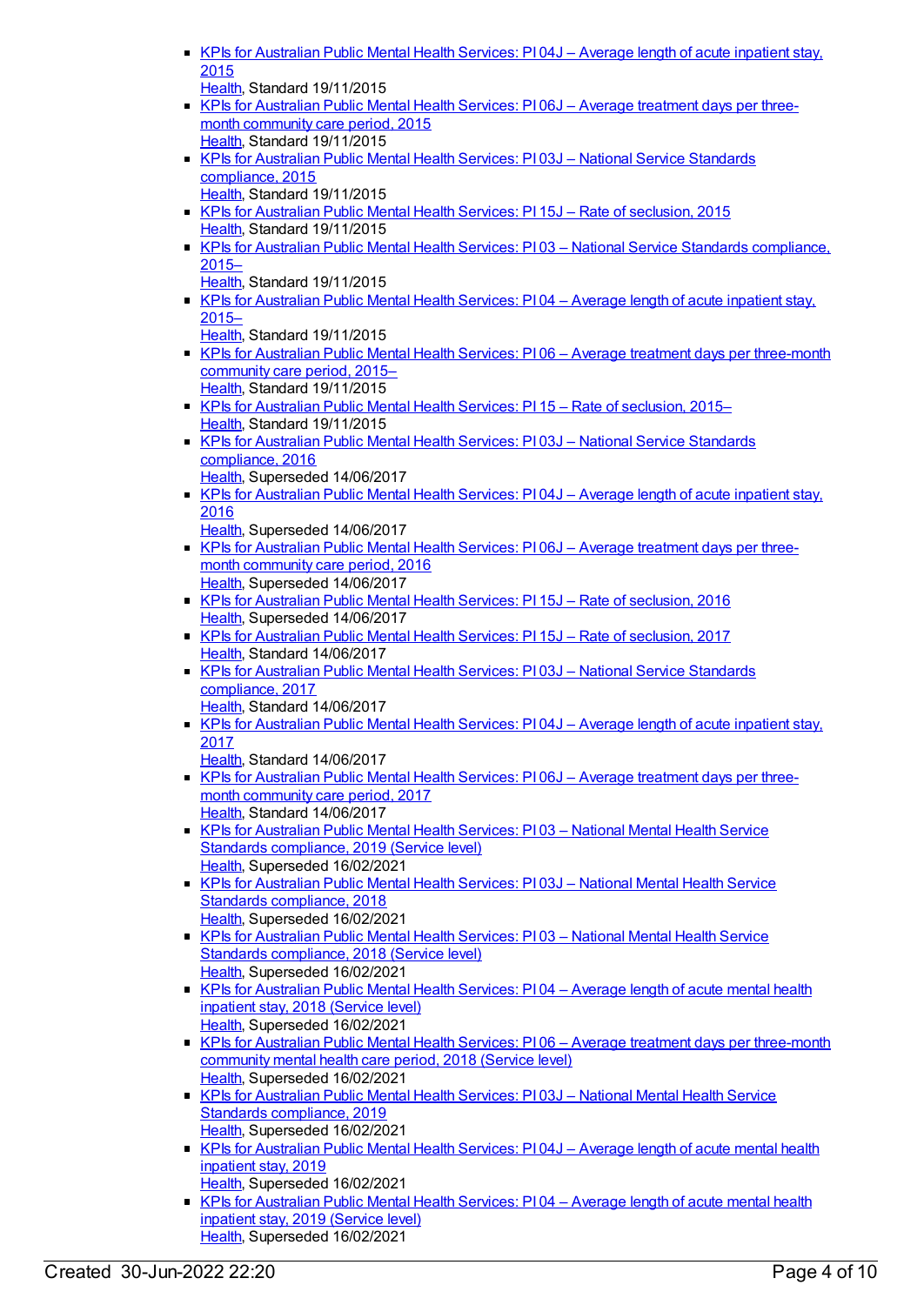- KPIs for Australian Public Mental Health Services: PI06 Average treatment days per [three-month](https://meteor.aihw.gov.au/content/712078) community mental health care period, 2019 (Service level) [Health](https://meteor.aihw.gov.au/RegistrationAuthority/12), Superseded 16/02/2021
- KPIs for [Australian](https://meteor.aihw.gov.au/content/712110) Public Mental Health Services: PI 15 Seclusion rate, 2019 (Service level) [Health](https://meteor.aihw.gov.au/RegistrationAuthority/12), Superseded 16/02/2021
- KPIs for [Australian](https://meteor.aihw.gov.au/content/633052) Public Mental Health Services: PI 15 Seclusion rate, 2018 (Service level) [Health](https://meteor.aihw.gov.au/RegistrationAuthority/12), Superseded 16/02/2021
- KPIs for [Australian](https://meteor.aihw.gov.au/content/692981) Public Mental Health Services: PI 04J Average length of acute mental health inpatient stay, 2018
- [Health](https://meteor.aihw.gov.au/RegistrationAuthority/12), Superseded 16/02/2021 KPIs for [Australian](https://meteor.aihw.gov.au/content/692985) Public Mental Health Services: PI 06J - Average treatment days per threemonth community mental health care period, 2018 [Health](https://meteor.aihw.gov.au/RegistrationAuthority/12), Superseded 16/02/2021
- KPIs for [Australian](https://meteor.aihw.gov.au/content/709400) Public Mental Health Services: PI 06J Average treatment days per threemonth community mental health care period, 2019 [Health](https://meteor.aihw.gov.au/RegistrationAuthority/12), Superseded 16/02/2021
- KPIs for [Australian](https://meteor.aihw.gov.au/content/693910) Public Mental Health Services: PI 16J Restraint rate, 2018 [Health](https://meteor.aihw.gov.au/RegistrationAuthority/12), Superseded 16/02/2021
- KPIs for [Australian](https://meteor.aihw.gov.au/content/693971) Public Mental Health Services: PI 16 Restraint rate, 2018 (Service level) [Health](https://meteor.aihw.gov.au/RegistrationAuthority/12), Superseded 16/02/2021
- KPIs for [Australian](https://meteor.aihw.gov.au/content/712107) Public Mental Health Services: PI 16 Restraint rate, 2019 (Service level) [Health](https://meteor.aihw.gov.au/RegistrationAuthority/12), Superseded 16/02/2021
- KPIs for [Australian](https://meteor.aihw.gov.au/content/709382) Public Mental Health Services: PI 16J Restraint rate, 2019 [Health](https://meteor.aihw.gov.au/RegistrationAuthority/12), Superseded 16/02/2021
- KPIs for [Australian](https://meteor.aihw.gov.au/content/709380) Public Mental Health Services: PI 15J Seclusion rate, 2019 [Health](https://meteor.aihw.gov.au/RegistrationAuthority/12), Superseded 16/02/2021
- KPIs for [Australian](https://meteor.aihw.gov.au/content/692999) Public Mental Health Services: PI 15J Seclusion rate, 2018 [Health](https://meteor.aihw.gov.au/RegistrationAuthority/12), Superseded 16/02/2021

### **[Capable](https://meteor.aihw.gov.au/content/584863)**

An individual or service's capacity to provide a health service based on skills and knowledge

- KPIs for Australian Public Mental Health Services: PI 13 Consumer outcomes [participation,](https://meteor.aihw.gov.au/content/596814) 2015–
- [Health](https://meteor.aihw.gov.au/RegistrationAuthority/12), Standard 19/11/2015
- KPIs for Australian Public Mental Health Services: PI 03J National Service Standards [compliance,](https://meteor.aihw.gov.au/content/583786) 2015
- [Health](https://meteor.aihw.gov.au/RegistrationAuthority/12), Standard 19/11/2015 KPIs for Australian Public Mental Health Services: PI 14J – Outcomes [readiness,](https://meteor.aihw.gov.au/content/597117) 2015
- [Health](https://meteor.aihw.gov.au/RegistrationAuthority/12), Standard 19/11/2015
- KPIs for Australian Public Mental Health Services: PI 03 National Service Standards [compliance,](https://meteor.aihw.gov.au/content/596823) 2015–
- [Health](https://meteor.aihw.gov.au/RegistrationAuthority/12), Standard 19/11/2015
- KPIs for Australian Public Mental Health Services: PI 14 Outcomes [readiness,](https://meteor.aihw.gov.au/content/584245) 2015– [Health](https://meteor.aihw.gov.au/RegistrationAuthority/12), Standard 19/11/2015
- KPIs for Australian Public Mental Health Services: PI 03J National Service Standards [compliance,](https://meteor.aihw.gov.au/content/630362) 2016
	- [Health](https://meteor.aihw.gov.au/RegistrationAuthority/12), Superseded 14/06/2017
- KPIs for Australian Public Mental Health Services: PI 14J Outcomes [readiness,](https://meteor.aihw.gov.au/content/630394) 2016 [Health](https://meteor.aihw.gov.au/RegistrationAuthority/12), Superseded 14/06/2017
- KPIs for Australian Public Mental Health Services: PI 14J Outcomes [readiness,](https://meteor.aihw.gov.au/content/663840) 2017 [Health](https://meteor.aihw.gov.au/RegistrationAuthority/12), Standard 14/06/2017
- KPIs for Australian Public Mental Health Services: PI 03J National Service Standards [compliance,](https://meteor.aihw.gov.au/content/663808) 2017 [Health](https://meteor.aihw.gov.au/RegistrationAuthority/12), Standard 14/06/2017
- KPIs for Australian Public Mental Health Services: PI 03 National Mental Health Service Standards [compliance,](https://meteor.aihw.gov.au/content/712095) 2019 (Service level) [Health](https://meteor.aihw.gov.au/RegistrationAuthority/12), Superseded 16/02/2021
- KPIs for Australian Public Mental Health Services: PI 03J National Mental Health Service Standards [compliance,](https://meteor.aihw.gov.au/content/692978) 2018 [Health](https://meteor.aihw.gov.au/RegistrationAuthority/12), Superseded 16/02/2021
- **KPIs for Australian Public Mental Health Services: PI 03 National Mental Health Service** Standards [compliance,](https://meteor.aihw.gov.au/content/633021) 2018 (Service level) [Health](https://meteor.aihw.gov.au/RegistrationAuthority/12), Superseded 16/02/2021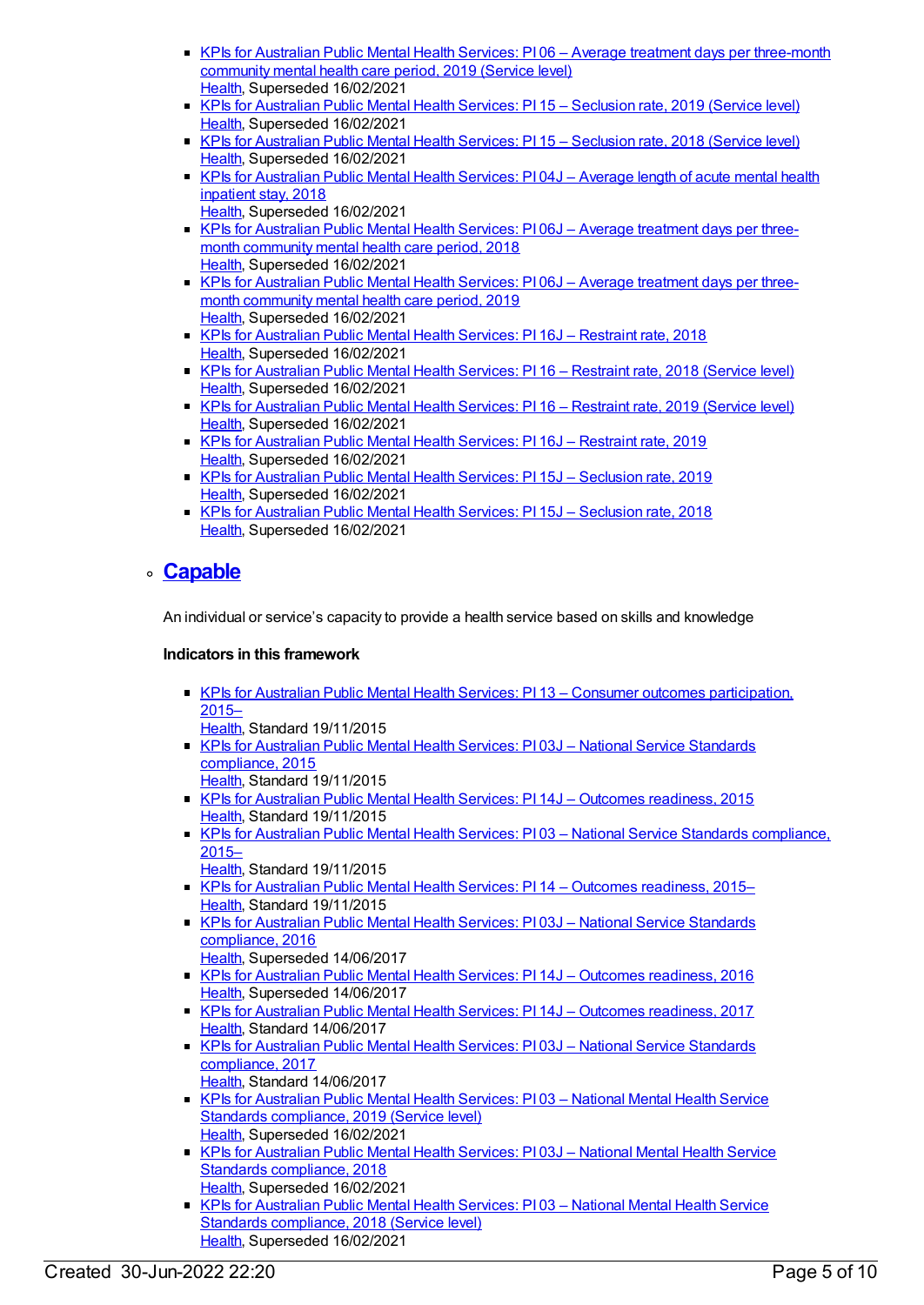- KPIs for Australian Public Mental Health Services: PI 13 Mental health consumer outcomes [participation,](https://meteor.aihw.gov.au/content/693357) 2018 (Service level) [Health](https://meteor.aihw.gov.au/RegistrationAuthority/12), Superseded 16/02/2021
- KPIs for Australian Public Mental Health Services: PI 03J National Mental Health Service Standards [compliance,](https://meteor.aihw.gov.au/content/709392) 2019 [Health](https://meteor.aihw.gov.au/RegistrationAuthority/12), Superseded 16/02/2021
- KPIs for Australian Public Mental Health Services: PI 13 Mental health consumer outcomes [participation,](https://meteor.aihw.gov.au/content/712086) 2019 (Service level) [Health](https://meteor.aihw.gov.au/RegistrationAuthority/12), Superseded 16/02/2021

### **[Continuous](https://meteor.aihw.gov.au/content/584864)**

Ability to provide uninterrupted, coordinated care or service across programs, practitioners, organisations and levels over time

- KPIs for Australian Public Mental Health Services: PI 02J 28 day [readmission](https://meteor.aihw.gov.au/content/585913) rate, 2015 [Health](https://meteor.aihw.gov.au/RegistrationAuthority/12), Standard 19/11/2015
- KPIs for Australian Public Mental Health Services: PI 11J Rate of [pre-admission](https://meteor.aihw.gov.au/content/596972) community care, 2015
	- [Health](https://meteor.aihw.gov.au/RegistrationAuthority/12), Standard 19/11/2015
- KPIs for Australian Public Mental Health Services: PI 12J Rate of [post-discharge](https://meteor.aihw.gov.au/content/596977) community care, 2015 [Health](https://meteor.aihw.gov.au/RegistrationAuthority/12), Standard 19/11/2015
- KPIs for Australian Public Mental Health Services: PI 02 28 day [readmission](https://meteor.aihw.gov.au/content/584044) rate, 2015– [Health](https://meteor.aihw.gov.au/RegistrationAuthority/12), Standard 19/11/2015
- KPIs for Australian Public Mental Health Services: PI 11 Rate of [pre-admission](https://meteor.aihw.gov.au/content/584236) community care, 2015–
	- [Health](https://meteor.aihw.gov.au/RegistrationAuthority/12), Standard 19/11/2015
- KPIs for Australian Public Mental Health Services: PI 12 Rate of [post-discharge](https://meteor.aihw.gov.au/content/584238) community care, 2015–
- [Health](https://meteor.aihw.gov.au/RegistrationAuthority/12), Standard 19/11/2015
- KPIs for Australian Public Mental Health Services: PI 02J 28 day [readmission](https://meteor.aihw.gov.au/content/630360) rate, 2016 [Health](https://meteor.aihw.gov.au/RegistrationAuthority/12), Superseded 14/06/2017
- KPIs for Australian Public Mental Health Services: PI 11J Rate of [pre-admission](https://meteor.aihw.gov.au/content/630390) community care, 2016
	- [Health](https://meteor.aihw.gov.au/RegistrationAuthority/12), Superseded 14/06/2017
- KPIs for Australian Public Mental Health Services: PI 12J Rate of [post-discharge](https://meteor.aihw.gov.au/content/630392) community care, 2016
	- [Health](https://meteor.aihw.gov.au/RegistrationAuthority/12), Superseded 14/06/2017
- KPIs for Australian Public Mental Health Services: PI 11J Rate of [pre-admission](https://meteor.aihw.gov.au/content/663836) community care, 2017
	- [Health](https://meteor.aihw.gov.au/RegistrationAuthority/12), Standard 14/06/2017
- KPIs for Australian Public Mental Health Services: PI 12J Rate of [post-discharge](https://meteor.aihw.gov.au/content/663838) community care, 2017
	- [Health](https://meteor.aihw.gov.au/RegistrationAuthority/12), Standard 14/06/2017
- KPIs for Australian Public Mental Health Services: PI 02J 28 day [readmission](https://meteor.aihw.gov.au/content/663806) rate, 2017 [Health](https://meteor.aihw.gov.au/RegistrationAuthority/12), Standard 14/06/2017
- KPIs for Australian Public Mental Health Services: PI 02J Mental health [readmissions](https://meteor.aihw.gov.au/content/692976) to hospital, 2018
	- [Health](https://meteor.aihw.gov.au/RegistrationAuthority/12), Superseded 16/02/2021
- KPIs for Australian Public Mental Health Services: PI 11J [Pre-admission](https://meteor.aihw.gov.au/content/692993) community mental health care, 2018
	- [Health](https://meteor.aihw.gov.au/RegistrationAuthority/12), Superseded 16/02/2021
- KPIs for Australian Public Mental Health Services: PI 12J [Post-discharge](https://meteor.aihw.gov.au/content/692995) community mental health care, 2018
- [Health](https://meteor.aihw.gov.au/RegistrationAuthority/12), Superseded 16/02/2021
- KPIs for Australian Public Mental Health Services: PI 12J [Post-discharge](https://meteor.aihw.gov.au/content/709386) community mental health care, 2019 [Health](https://meteor.aihw.gov.au/RegistrationAuthority/12), Superseded 16/02/2021
- KPIs for Australian Public Mental Health Services: PI 02J Mental health [readmissions](https://meteor.aihw.gov.au/content/709394) to hospital, 2019
	- [Health](https://meteor.aihw.gov.au/RegistrationAuthority/12), Superseded 16/02/2021
- KPIs for Australian Public Mental Health Services: PI 12 [Post-discharge](https://meteor.aihw.gov.au/content/712101) community mental health care, 2019 (Service level) [Health](https://meteor.aihw.gov.au/RegistrationAuthority/12), Superseded 16/02/2021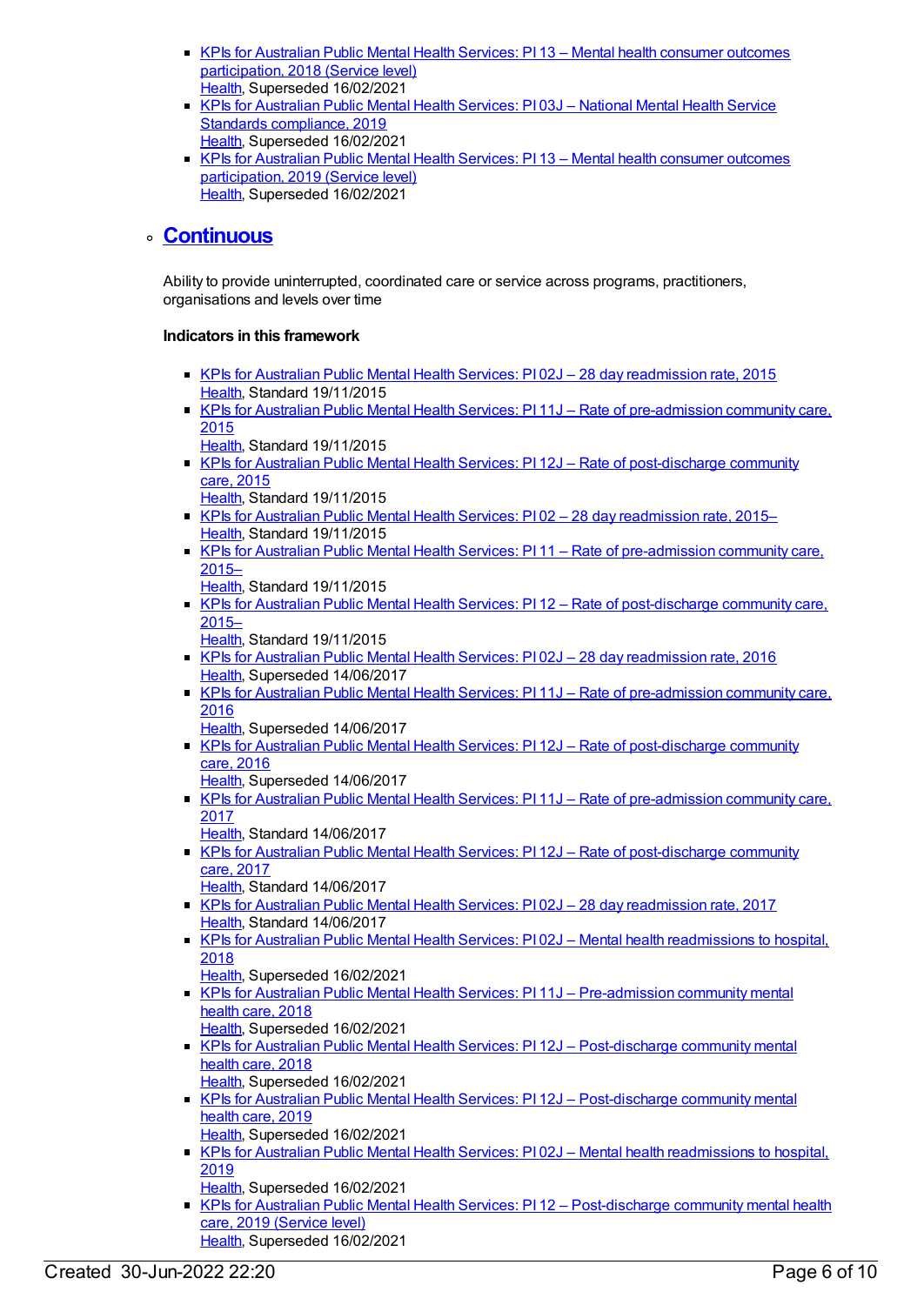- KPIs for Australian Public Mental Health Services: PI 12 [Post-discharge](https://meteor.aihw.gov.au/content/633048) community mental health care, 2018 (Service level) [Health](https://meteor.aihw.gov.au/RegistrationAuthority/12), Superseded 16/02/2021
- KPIs for Australian Public Mental Health Services: PI 11 [Pre-admission](https://meteor.aihw.gov.au/content/712104) community mental health care, 2019 (Service level) [Health](https://meteor.aihw.gov.au/RegistrationAuthority/12), Superseded 16/02/2021
- KPIs for Australian Public Mental Health Services: PI11 [Pre-admission](https://meteor.aihw.gov.au/content/633046) community mental health care, 2018 (Service level)
- [Health](https://meteor.aihw.gov.au/RegistrationAuthority/12), Superseded 16/02/2021 KPIs for Australian Public Mental Health Services: PI 02 - 28 day mental health [readmissions,](https://meteor.aihw.gov.au/content/633017) 2018 (Service level) [Health](https://meteor.aihw.gov.au/RegistrationAuthority/12), Superseded 16/02/2021
- KPIs for Australian Public Mental Health Services: PI 02 Mental health [readmissions](https://meteor.aihw.gov.au/content/712092) to hospital, 2019 (Service level) [Health](https://meteor.aihw.gov.au/RegistrationAuthority/12), Superseded 16/02/2021

### **[Effective](https://meteor.aihw.gov.au/content/584872)**

Care, intervention or action achieves desired outcome

- KPIs for Australian Public Mental Health Services: PI 02J 28 day [readmission](https://meteor.aihw.gov.au/content/585913) rate, 2015 [Health](https://meteor.aihw.gov.au/RegistrationAuthority/12), Standard 19/11/2015
- KPIs for Australian Public Mental Health Services: PI01J Change in [consumer's](https://meteor.aihw.gov.au/content/584821) clinical outcomes, 2015
	- [Health](https://meteor.aihw.gov.au/RegistrationAuthority/12), Standard 19/11/2015
- KPIs for Australian Public Mental Health Services: PI01 Change in [consumer's](https://meteor.aihw.gov.au/content/584024) clinical outcomes, 2015–
	- [Health](https://meteor.aihw.gov.au/RegistrationAuthority/12), Standard 19/11/2015
- KPIs for Australian Public Mental Health Services: PI 02 28 day [readmission](https://meteor.aihw.gov.au/content/584044) rate, 2015– [Health](https://meteor.aihw.gov.au/RegistrationAuthority/12), Standard 19/11/2015
- KPIs for Australian Public Mental Health Services: PI 01J Change in [consumer's](https://meteor.aihw.gov.au/content/630358) clinical outcomes, 2016
	- [Health](https://meteor.aihw.gov.au/RegistrationAuthority/12), Superseded 14/06/2017
- KPIs for Australian Public Mental Health Services: PI 02J 28 day [readmission](https://meteor.aihw.gov.au/content/630360) rate, 2016 [Health](https://meteor.aihw.gov.au/RegistrationAuthority/12), Superseded 14/06/2017
- KPIs for Australian Public Mental Health Services: PI 02J 28 day [readmission](https://meteor.aihw.gov.au/content/663806) rate, 2017 [Health](https://meteor.aihw.gov.au/RegistrationAuthority/12), Standard 14/06/2017
- KPIs for Australian Public Mental Health Services: PI 01J Change in [consumer's](https://meteor.aihw.gov.au/content/663800) clinical outcomes, 2017
	- [Health](https://meteor.aihw.gov.au/RegistrationAuthority/12), Standard 14/06/2017
- **KPIs for Australian Public Mental Health Services: PI 02J Mental health [readmissions](https://meteor.aihw.gov.au/content/692976) to hospital,** 2018
	- [Health](https://meteor.aihw.gov.au/RegistrationAuthority/12), Superseded 16/02/2021
- KPIs for Australian Public Mental Health Services: PI 01 Change in mental health [consumer's](https://meteor.aihw.gov.au/content/693117) clinical outcomes, 2018 (Service level) [Health](https://meteor.aihw.gov.au/RegistrationAuthority/12), Superseded 16/02/2021
- KPIs for Australian Public Mental Health Services: PI01 Changes in mental health [consumers'](https://meteor.aihw.gov.au/content/712080) clinical outcomes, 2019 (Service level) [Health](https://meteor.aihw.gov.au/RegistrationAuthority/12), Superseded 16/02/2021
- KPIs for Australian Public Mental Health Services: PI 02J Mental health [readmissions](https://meteor.aihw.gov.au/content/709394) to hospital, 2019
	- [Health](https://meteor.aihw.gov.au/RegistrationAuthority/12), Superseded 16/02/2021
- KPIs for Australian Public Mental Health Services: PI 01J Change in mental health [consumer's](https://meteor.aihw.gov.au/content/692974) clinical outcomes, 2018 [Health](https://meteor.aihw.gov.au/RegistrationAuthority/12), Superseded 16/02/2021
- KPIs for Australian Public Mental Health Services: PI01J Change in mental health [consumer's](https://meteor.aihw.gov.au/content/709398) clinical outcomes, 2019
- [Health](https://meteor.aihw.gov.au/RegistrationAuthority/12), Superseded 16/02/2021 ■ KPIs for Australian Public Mental Health Services: PI 02 – 28 day mental health [readmissions,](https://meteor.aihw.gov.au/content/633017) 2018 (Service level) [Health](https://meteor.aihw.gov.au/RegistrationAuthority/12), Superseded 16/02/2021
- KPIs for Australian Public Mental Health Services: PI 02 Mental health [readmissions](https://meteor.aihw.gov.au/content/712092) to hospital, 2019 (Service level) [Health](https://meteor.aihw.gov.au/RegistrationAuthority/12), Superseded 16/02/2021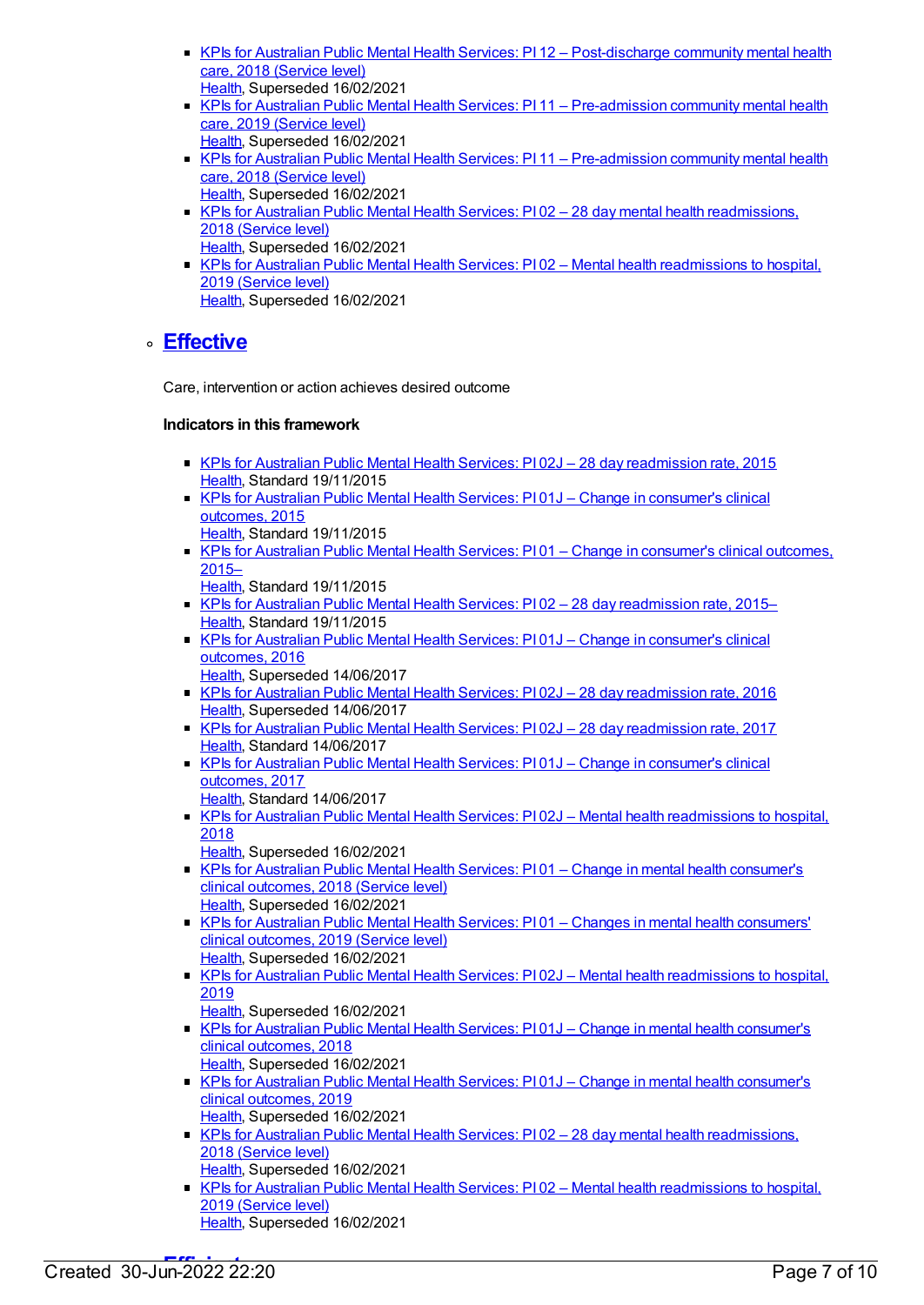#### **[Efficient](https://meteor.aihw.gov.au/content/584870)**

Achieving desired results with most cost effective use of resources

- KPIs for [Australian](https://meteor.aihw.gov.au/content/584306) Public Mental Health Services: PI 04J Average length of acute inpatient stay, 2015 [Health](https://meteor.aihw.gov.au/RegistrationAuthority/12), Standard 19/11/2015 KPIs for [Australian](https://meteor.aihw.gov.au/content/597092) Public Mental Health Services: PI 05J - Average cost per acute admitted patient day, 2015 [Health](https://meteor.aihw.gov.au/RegistrationAuthority/12), Standard 19/11/2015 ■ KPIs for [Australian](https://meteor.aihw.gov.au/content/597095) Public Mental Health Services: PI 06J – Average treatment days per threemonth community care period, 2015 [Health](https://meteor.aihw.gov.au/RegistrationAuthority/12), Standard 19/11/2015 KPIs for Australian Public Mental Health Services: PI07J - Average cost per [community](https://meteor.aihw.gov.au/content/597098) treatment day, 2015 [Health](https://meteor.aihw.gov.au/RegistrationAuthority/12), Standard 19/11/2015 KPIs for [Australian](https://meteor.aihw.gov.au/content/584068) Public Mental Health Services: PI04 - Average length of acute inpatient stay, 2015– [Health](https://meteor.aihw.gov.au/RegistrationAuthority/12), Standard 19/11/2015 ■ KPIs for [Australian](https://meteor.aihw.gov.au/content/583849) Public Mental Health Services: PI 05 – Average cost per acute admitted patient day, 2015– [Health](https://meteor.aihw.gov.au/RegistrationAuthority/12), Standard 19/11/2015 KPIs for Australian Public Mental Health Services: PI 06 - Average treatment days per [three-month](https://meteor.aihw.gov.au/content/584195) community care period, 2015– [Health](https://meteor.aihw.gov.au/RegistrationAuthority/12), Standard 19/11/2015 KPIs for Australian Public Mental Health Services: PI 07 - Average cost per [community](https://meteor.aihw.gov.au/content/584220) treatment day, 2015– [Health](https://meteor.aihw.gov.au/RegistrationAuthority/12), Standard 19/11/2015 KPIs for [Australian](https://meteor.aihw.gov.au/content/630367) Public Mental Health Services: PI 04J – Average length of acute inpatient stay, 2016 [Health](https://meteor.aihw.gov.au/RegistrationAuthority/12), Superseded 14/06/2017 KPIs for [Australian](https://meteor.aihw.gov.au/content/630372) Public Mental Health Services: PI 05J – Average cost per acute admitted patient day, 2016 [Health](https://meteor.aihw.gov.au/RegistrationAuthority/12), Superseded 14/06/2017 KPIs for [Australian](https://meteor.aihw.gov.au/content/630375) Public Mental Health Services: PI 06J – Average treatment days per threemonth community care period, 2016 [Health](https://meteor.aihw.gov.au/RegistrationAuthority/12), Superseded 14/06/2017 KPIs for Australian Public Mental Health Services: PI07J – Average cost per [community](https://meteor.aihw.gov.au/content/630380) treatment day, 2016 [Health](https://meteor.aihw.gov.au/RegistrationAuthority/12), Superseded 14/06/2017 KPIs for [Australian](https://meteor.aihw.gov.au/content/663813) Public Mental Health Services: PI 04J - Average length of acute inpatient stay, 2017 [Health](https://meteor.aihw.gov.au/RegistrationAuthority/12), Standard 14/06/2017 KPIs for [Australian](https://meteor.aihw.gov.au/content/663815) Public Mental Health Services: PI 05J – Average cost per acute admitted patient day, 2017 [Health](https://meteor.aihw.gov.au/RegistrationAuthority/12), Standard 14/06/2017 KPIs for [Australian](https://meteor.aihw.gov.au/content/663819) Public Mental Health Services: PI06J - Average treatment days per threemonth community care period, 2017 [Health](https://meteor.aihw.gov.au/RegistrationAuthority/12), Standard 14/06/2017 KPIs for Australian Public Mental Health Services: PI 07J – Average cost per [community](https://meteor.aihw.gov.au/content/663822) treatment day, 2017 [Health](https://meteor.aihw.gov.au/RegistrationAuthority/12), Standard 14/06/2017 ■ KPIs for [Australian](https://meteor.aihw.gov.au/content/712072) Public Mental Health Services: PI 05 – Average cost per acute mental health admitted patient day, 2019 (Service level) [Health](https://meteor.aihw.gov.au/RegistrationAuthority/12), Superseded 16/02/2021 KPIs for [Australian](https://meteor.aihw.gov.au/content/633031) Public Mental Health Services: PI05 - Average cost per acute mental health admitted patient day, 2018 (Service level) [Health](https://meteor.aihw.gov.au/RegistrationAuthority/12), Superseded 16/02/2021 KPIs for [Australian](https://meteor.aihw.gov.au/content/692983) Public Mental Health Services: PI 05J – Average cost per acute mental health admitted patient day, 2018 [Health](https://meteor.aihw.gov.au/RegistrationAuthority/12), Superseded 16/02/2021 KPIs for [Australian](https://meteor.aihw.gov.au/content/633023) Public Mental Health Services: PI04 – Average length of acute mental health inpatient stay, 2018 (Service level) [Health](https://meteor.aihw.gov.au/RegistrationAuthority/12), Superseded 16/02/2021
	- KPIs for Australian Public Mental Health Services: P106 Average treatment days per [three-month](https://meteor.aihw.gov.au/content/633033) community mental health care period, 2018 (Service level)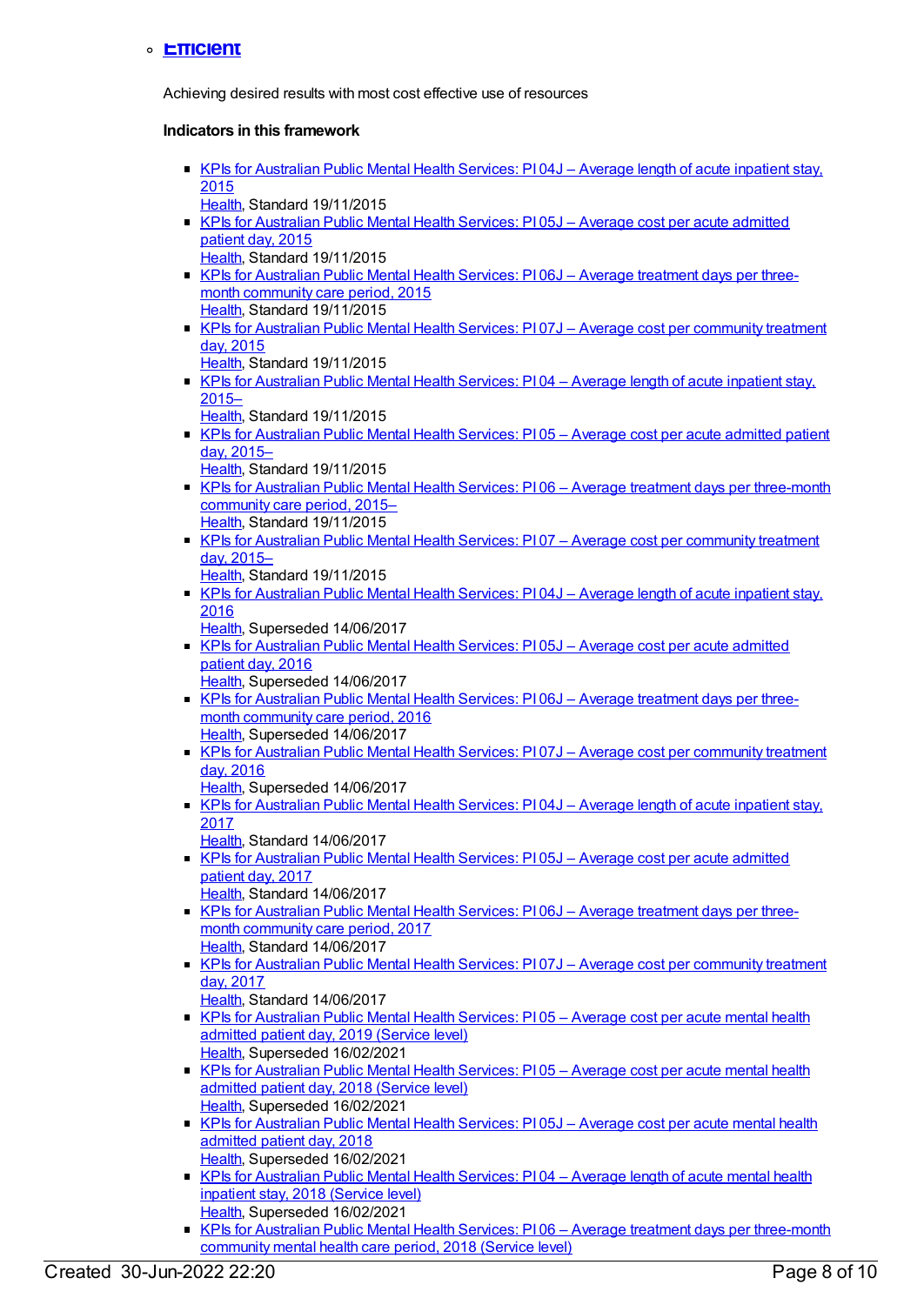[Health](https://meteor.aihw.gov.au/RegistrationAuthority/12), Superseded 16/02/2021

- KPIs for Australian Public Mental Health Services: PI 07 Average cost per [community](https://meteor.aihw.gov.au/content/633038) mental health treatment day, 2018 (Service level) [Health](https://meteor.aihw.gov.au/RegistrationAuthority/12), Superseded 16/02/2021
- KPIs for [Australian](https://meteor.aihw.gov.au/content/709403) Public Mental Health Services: PI 04J Average length of acute mental health inpatient stay, 2019 [Health](https://meteor.aihw.gov.au/RegistrationAuthority/12), Superseded 16/02/2021
- KPIs for [Australian](https://meteor.aihw.gov.au/content/709407) Public Mental Health Services: PI 05J Average cost per acute mental health admitted patient day, 2019
- [Health](https://meteor.aihw.gov.au/RegistrationAuthority/12), Superseded 16/02/2021 KPIs for [Australian](https://meteor.aihw.gov.au/content/712076) Public Mental Health Services: PI04 - Average length of acute mental health inpatient stay, 2019 (Service level) [Health](https://meteor.aihw.gov.au/RegistrationAuthority/12), Superseded 16/02/2021
- KPIs for Australian Public Mental Health Services: PI 06 Average treatment days per [three-month](https://meteor.aihw.gov.au/content/712078) community mental health care period, 2019 (Service level) [Health](https://meteor.aihw.gov.au/RegistrationAuthority/12), Superseded 16/02/2021
- KPIs for Australian Public Mental Health Services: PI 07 Average cost per [community](https://meteor.aihw.gov.au/content/712074) mental health treatment day, 2019 (Service level) [Health](https://meteor.aihw.gov.au/RegistrationAuthority/12), Superseded 16/02/2021
- KPIs for [Australian](https://meteor.aihw.gov.au/content/692981) Public Mental Health Services: PI 04J Average length of acute mental health inpatient stay, 2018 [Health](https://meteor.aihw.gov.au/RegistrationAuthority/12), Superseded 16/02/2021
- KPIs for [Australian](https://meteor.aihw.gov.au/content/692985) Public Mental Health Services: PI06J Average treatment days per threemonth community mental health care period, 2018 [Health](https://meteor.aihw.gov.au/RegistrationAuthority/12), Superseded 16/02/2021
- KPIs for [Australian](https://meteor.aihw.gov.au/content/709400) Public Mental Health Services: PI06J Average treatment days per threemonth community mental health care period, 2019 [Health](https://meteor.aihw.gov.au/RegistrationAuthority/12), Superseded 16/02/2021
- KPIs for Australian Public Mental Health Services: PI 07J Average cost per [community](https://meteor.aihw.gov.au/content/692987) mental health treatment day, 2018 [Health](https://meteor.aihw.gov.au/RegistrationAuthority/12), Superseded 16/02/2021
- KPIs for Australian Public Mental Health Services: PI 07J Average cost per [community](https://meteor.aihw.gov.au/content/709405) mental health treatment day, 2019 [Health](https://meteor.aihw.gov.au/RegistrationAuthority/12), Superseded 16/02/2021

### **[Responsive](https://meteor.aihw.gov.au/content/584869)**

Service provides respect for persons and is consumer and carer orientated: respect for dignity, confidential, participate in choices, prompt, quality of amenities, access to social support networks, and choice provider

#### **Indicators in this framework**

- KPIs for Australian Public Mental Health Services: PI 13 Consumer outcomes [participation,](https://meteor.aihw.gov.au/content/596814) 2015–
	- [Health](https://meteor.aihw.gov.au/RegistrationAuthority/12), Standard 19/11/2015
- KPIs for Australian Public Mental Health Services: PI 13 Mental health consumer outcomes [participation,](https://meteor.aihw.gov.au/content/693357) 2018 (Service level) [Health](https://meteor.aihw.gov.au/RegistrationAuthority/12), Superseded 16/02/2021
- KPIs for Australian Public Mental Health Services: PI 13 Mental health consumer outcomes [participation,](https://meteor.aihw.gov.au/content/712086) 2019 (Service level) [Health](https://meteor.aihw.gov.au/RegistrationAuthority/12), Superseded 16/02/2021

### **[Safe](https://meteor.aihw.gov.au/content/584866)**

Potential risks of an intervention or the environment are identified and avoided or minimised

- KPIs for Australian Public Mental Health Services: PI 12J Rate of [post-discharge](https://meteor.aihw.gov.au/content/596977) community care, 2015
- [Health](https://meteor.aihw.gov.au/RegistrationAuthority/12), Standard 19/11/2015 KPIs for [Australian](https://meteor.aihw.gov.au/content/596858) Public Mental Health Services: PI 15J - Rate of seclusion, 2015 [Health](https://meteor.aihw.gov.au/RegistrationAuthority/12), Standard 19/11/2015
- KPIs for Australian Public Mental Health Services: PI 12 Rate of [post-discharge](https://meteor.aihw.gov.au/content/584238) community care, 2015–